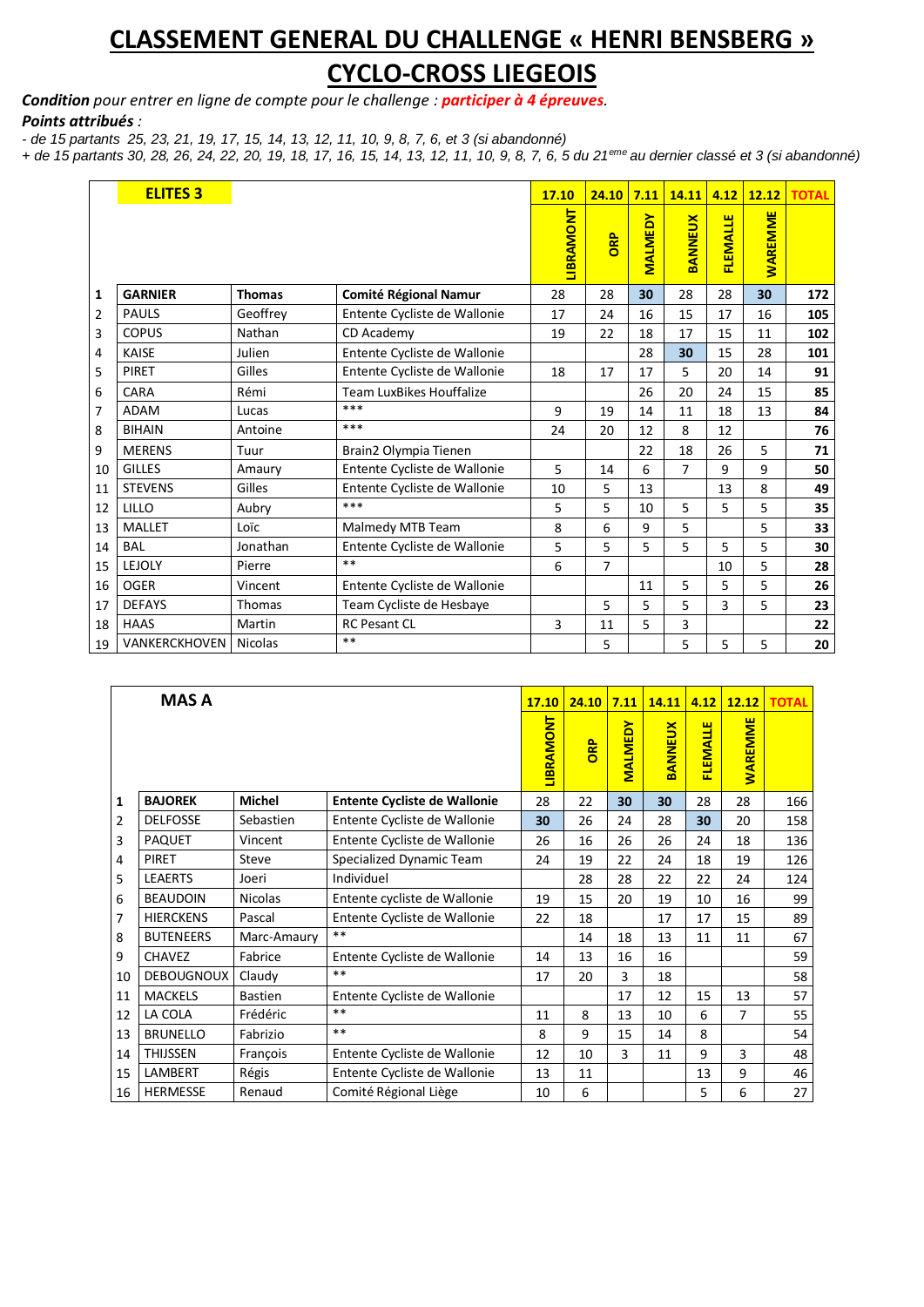|              | <b>MASB</b>     |           |                              | 17.10     | 24.10 | 7.11           | 14.11          | 4.12            | 12.12          | <b>TOTAL</b> |
|--------------|-----------------|-----------|------------------------------|-----------|-------|----------------|----------------|-----------------|----------------|--------------|
|              |                 |           |                              | LIBRAMONT | ORP   | <b>MALMEDY</b> | <b>BANNEUX</b> | <b>FLEMALLE</b> | <b>WAREMME</b> |              |
| $\mathbf{1}$ | <b>NAESSENS</b> | Michael   | Entente Cycliste de Wallonie | 28        | 24    | 19             | 21             | 20              | 22             | 134          |
| 2            | <b>BAJOT</b>    | Steve     | <b>CBM Racing Team</b>       | 22        | 26    | 21             | 15             | 24              | 24             | 132          |
| 3            | <b>RONDELEZ</b> | Biorn     | <b>Beachbikers</b>           |           | 30    | 25             | 25             | 26              |                | 106          |
| 4            | <b>BOLLEN</b>   | Erwin     | Entente Cycliste de Wallonie |           |       | 23             | 23             | 28              | 28             | 102          |
| 5            | <b>ACUSILAS</b> | Jean-Yves | Entente Cycliste de Wallonie | 16        | 17    | 15             | 13             | 16              | 17             | 94           |
| 6            | <b>FIEVEZ</b>   | Benoit    | Entente Cycliste de Wallonie | 26        |       |                | 19             | 19              | 26             | 90           |
| 7            | <b>ROQUINY</b>  | Philippe  | Entente Cycliste de Wallonie | 12        | 15    | 14             | 14             | 17              | 16             | 88           |
| 8            | <b>BASTIN</b>   | Robert    | Entente Cycliste de Wallonie | 13        | 18    | 12             | 12             | 15              | 13             | 83           |
| 9            | <b>CORNIL</b>   | Vincent   | Entente Cycliste de Wallonie | 14        | 16    | 13             | 11             | 14              | 14             | 82           |
| 10           | <b>BALLMANN</b> | Danny     | $***$                        |           |       | 17             | 17             | 18              | 19             | 71           |
| 11           | <b>PAULY</b>    | Bernard   | Entente Cycliste de Wallonie | 11        | 14    | 11             | 9              | 12              | 12             | 69           |
| 12           | <b>BIEVELEZ</b> | Fabian    | Entente Cycliste de Wallonie |           | 10    | 10             | 8              | 11              | 11             | 50           |

|               | <b>MAS C</b>          |                 |                                     | 17.10            | 24.10     | 7.11           | 14.11          | 4.12            | 12.12          | <b>TOTAL</b> |
|---------------|-----------------------|-----------------|-------------------------------------|------------------|-----------|----------------|----------------|-----------------|----------------|--------------|
|               |                       |                 |                                     | <b>LIBRAMONT</b> | <b>BB</b> | <b>MALMEDY</b> | <b>BANNEUX</b> | <b>FLEMALLE</b> | <b>WAREMME</b> |              |
| 1             | <b>SWINNEN</b>        | René            | <b>Entente Cycliste de Wallonie</b> | 25               | 19        | 28             | 24             | 18              | 24             | 138          |
| 2             | <b>MERTENS</b>        | Dirk            | <b>PMC CYCLING</b>                  |                  | 30        |                | 30             | 28              | 30             | 118          |
| 3             | LAFORGE               | Eric            | Individuel                          | 21               | 17        | 20             | 18             | 20              | 19             | 115          |
| 4             | <b>MEERBURG</b>       | Peter           | Discovery                           |                  |           | 30             | 28             | 24              | 26             | 108          |
| 5             | <b>VERTESSEN</b>      | Johnny          | Individueel                         |                  | 24        | 26             | 19             | 22              | 17             | 108          |
| 6             | <b>VAN OOSTERWYCK</b> | Daniel          | individuel                          |                  | 16        | 24             | 20             | 17              | 20             | 97           |
| 7             | <b>EICHHORN</b>       | Stefan (D)      | <b>RSC Prum</b>                     |                  |           | 19             | 22             | 19              | 18             | 78           |
| 8             | LARUELLE              | Thierry         | $***$                               | 14               | 12        | 13             | 12             | 14              | 11             | 76           |
| 9             | <b>RENAERTS</b>       | Jacques         | $***$                               | 15               | 15        | 14             | 11             |                 |                | 55           |
| 10            | <b>KENIS</b>          | Jean-Pol        | Comité Régional Liège               | 10               | 7         | 10             | 9              | 12              | 6              | 54           |
| 11            | <b>COOSEMANS</b>      | Christophe      | Entente Cycliste de Wallonie        |                  | 11        |                | 13             | 15              | 14             | 53           |
| 12            | <b>VANDEPUTTE</b>     | Marc            | $**$                                | 12               | 8         | 11             | 10             |                 |                | 41           |
| 13            | <b>PIETTE</b>         | Lionel          | Comité Régional Namur               | 9                | 9         |                | $\overline{7}$ | 11              |                | 36           |
| 14            | XHENSEVAL             | Michel          | Luxbikes Houffalize                 | 11               | 3         | 9              | 8              |                 |                | 31           |
|               | <b>DAMES</b>          |                 |                                     |                  |           |                |                |                 |                |              |
| 1             | <b>GODART</b>         | Suzie (Lux)     | <b>CCI Differdange</b>              | 23               | 22        | 18             | 17             | 19              | 16             | 115          |
| $\mathcal{P}$ | <b>DELAIN</b>         | <b>Francine</b> | <b>Bingoal WB Ladies</b>            | 19               | 14        | 16             | 15             | 16              | 15             | 95           |
| 3             | <b>DIEUDONNE</b>      | Anne            | <b>Entente Cycliste de Wallonie</b> | 13               | 10        | 12             | 14             | $\Omega$        | 13             | 62           |

|                | <b>JUNIORS</b>    |              |                                      | <b>17.10</b>     | 24.10 | 7.11           | 14.11          | 5.12            | 12.12          | <b>TOTAL</b> |
|----------------|-------------------|--------------|--------------------------------------|------------------|-------|----------------|----------------|-----------------|----------------|--------------|
|                |                   |              |                                      | <b>LIBRAMONT</b> | ORP   | <b>MALMEDY</b> | <b>BANNEUX</b> | <b>FLEMALLE</b> | <b>WAREMME</b> |              |
| $\mathbf{1}$   | <b>GOVAERTS</b>   | Luca         | <b>Crabbe Toitures - Cc Chevigny</b> | 28               | 28    | 30             | 26             | 22              | 13             | 147          |
| $\overline{2}$ | DE CLERCO         | Arne         | Asfra Racing Team                    | 24               | 20    | 28             | 28             |                 | 19             | 119          |
| 3              | <b>BEENKENS</b>   | Bram (NL)    | <b>TWC Maaslandster</b>              |                  | 19    | 24             | 22             | 20              | 20             | 105          |
| 4              | <b>MELOTTE</b>    | Matteo       | Ser'vélo team                        | 22               | 24    |                | 17             |                 | 18             | 81           |
| 5              | <b>NEULENS</b>    | Ethan        | Crabbe Toitures - CC Chevigny        | 20               | 14    | 17             | 10             | 10              | 9              | 80           |
| 6              | <b>MIDAVAINE</b>  | Alexis       | <b>MT BIKERS BCH</b>                 | 19               | 15    | 16             | 9              | 13              | 8              | 80           |
| $\overline{7}$ | <b>WERTZ</b>      | Hugo         | Vélo Club Ardennes                   |                  | 18    | 18             | 14             | 11              | 7              | 68           |
| 8              | <b>DELCOMMUNE</b> | Juline       | <b>Proximus Cycling Team</b>         | 15               | 9     | 10             | 5              | 24              | 5              | 68           |
| 9              | LALLEMAND         | Anton        | <b>VC Ardennes</b>                   | 17               | 8     | 15             | 6              | 7               | 5              | 58           |
| 10             | <b>SPIES</b>      | Diego        | Crabbe Toitures - Cc Chevigny        | 11               | 5     | 14             | 5              | 8               | 5              | 48           |
| 11             | <b>MOLHANT</b>    | Logan        | $***$                                | 14               | 5     | 11             | 5              | 6               | 5              | 46           |
| 12             | <b>MARI</b>       | Matéo        | Vélo Club Ardennes                   |                  | 5     | 13             | 7              | 9               | 5              | 39           |
| 13             | <b>RAMAEKERS</b>  | <b>Niels</b> | Sport en Steun Leopoldsburg          |                  | 17    |                | 3              | 3               | 5              | 28           |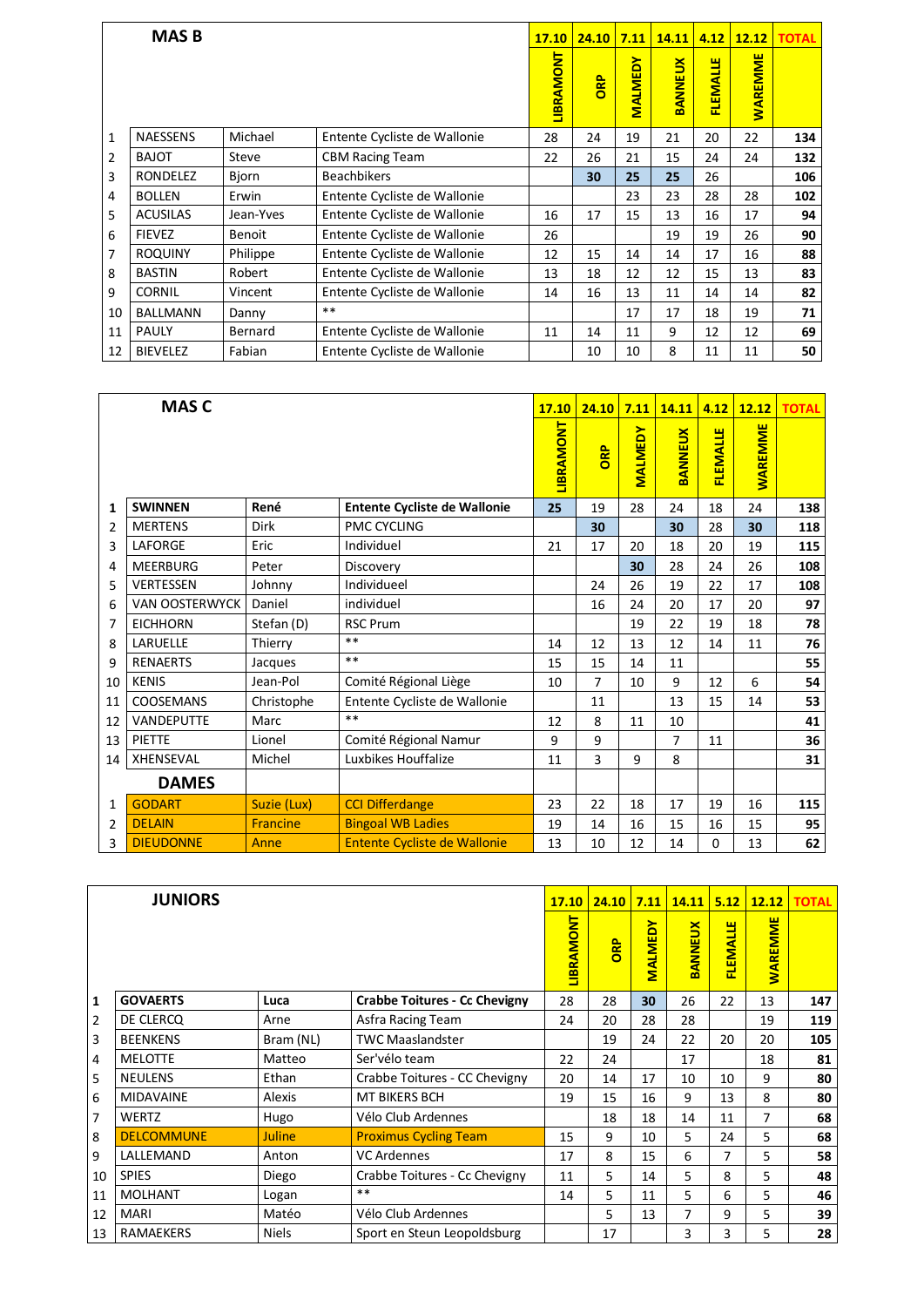## *Condition pour entrer en ligne de compte pour le challenge : participer à 4 épreuves.*

*Points attribués :- de 15 partants 25, 23, 21, 19, 17, 15, 14, 13, 12, 11, 10, 9, 8, 7, 6, et 3 (si abandonné) + de 15 partants 30, 28, 26, 24, 22, 20, 19, 18, 17, 16, 15, 14, 13, 12, 11, 10, 9, 8, 7, 6, 5 du 21eme au dernier classé et 3 (si abandonné)*

|                | <b>CADETS</b>    |               |                               | 17.10            | 24.10 | 7.11           | 14.11          | 5.12            | 12.12          | <b>TOTAL</b> |
|----------------|------------------|---------------|-------------------------------|------------------|-------|----------------|----------------|-----------------|----------------|--------------|
|                |                  |               |                               | <b>LIBRAMONT</b> | ORP   | <b>MALMEDY</b> | <b>BANNEUX</b> | <b>FLEMALLE</b> | <b>WAREMME</b> |              |
| 1              | <b>LENS</b>      | <b>Cédric</b> | <b>MTB Team Langdorp</b>      | 28               | 19    | 30             | 28             | 13              | 20             | 138          |
| $\overline{2}$ | DELCOMMUNE       | Jules         | TEAM OFFROAD-COL.NAGO         | 30               | 5     | 28             | 30             | 15              | 24             | 132          |
| 3              | <b>BAILLEUX</b>  | Hugo          | Servelo team                  | 24               | 20    | 24             | 24             | 18              | 18             | 128          |
| 4              | <b>GELDHOF</b>   | Quinte        | <b>KZLWC</b>                  |                  | 17    | 26             | 26             | 11              | 22             | 102          |
| 5              | <b>ANCIAUX</b>   | Adrien        | Vertt                         | 26               | 15    |                | 22             | 5               | 17             | 85           |
| 6              | <b>GENTEN</b>    | Luis          | Superbikers                   | 20               |       | 16             | 18             | 5               | 12             | 71           |
| 7              | <b>SPRIMONT</b>  | Fabian        | Brain2 Olympia Tienen         |                  | 13    | 19             | 14             | 5               | 15             | 66           |
| 8              | <b>MONTI</b>     | Jules         | <b>SCV Marchovelette</b>      | 16               | 14    | 10             | 10             | 5               | 10             | 65           |
| 9              | <b>MILONE</b>    | Enzo          | <b>SCV Marchovelette</b>      | 17               | 12    | 13             | 12             | 5               | 5              | 64           |
| 10             | <b>MATHIJS</b>   | Siemen        | <b>KZLWC</b>                  |                  | 6     | 18             | 16             | $\overline{7}$  | 14             | 61           |
| 11             | <b>LOENDERS</b>  | Jonas         | <b>KZLWC</b>                  | 14               | 5     | 9              | 5              | 5               | 8              | 46           |
| 12             | <b>DONY</b>      | Simon         | <b>VC Ardennes</b>            | 15               | 9     | 3              | 5              | 5               | 6              | 43           |
| 13             | VANGOETHEM       | Jules         | VerTT                         |                  | 5     |                | 17             | 6               | 11             | 39           |
| 14             | <b>GUEUNIG</b>   | Florent       | <b>MTB Team Spirit</b>        | 12               | 5     | 15             | 5              |                 |                | 37           |
| 15             | <b>GOOVAERTS</b> | Jorit         | <b>KZLWC</b>                  |                  | 5     | 14             | 8              | 5               | 5              | 37           |
| 16             | <b>ADAMS</b>     | <b>Briek</b>  | Cyelo                         | 7                | 5     | 8              | 9              |                 | 5              | 34           |
| 17             | <b>IVENS</b>     | Vince         | <b>KZLWC</b>                  |                  | 5     | 11             | 5              | 5               | 5              | 31           |
| 18             | <b>KETS</b>      | Gaspard       | <b>VC Ardennes</b>            | 6                | 5     | 5              | 5              | 5               | 5              | 31           |
| 19             | MASUY            | Damien        | <b>SCV Marchovelette</b>      | 5                | 5     | 5              | 5              | 5               | 5              | 30           |
| 20             | <b>LELOUX</b>    | Malone        | <b>SCV Marchovelette</b>      | 5                | 5     | 5              | 5              | 5               | 5              | 30           |
| 21             | <b>DOYEN</b>     | Tim           | Crabbe Toitures - CC Chevigny | 5                | 5     | 5              | 5              | 5               | 5              | 30           |
| 22             | <b>THEITE</b>    | Lars          | 123 MTB Team                  | 5                | 5     | 5              | 5              | 5               | 5              | 30           |
| 23             | <b>VANHEES</b>   | Lennert       | <b>KZLWC</b>                  |                  | 5     | 12             | $\overline{7}$ |                 | 5              | 29           |
| 24             | <b>THIRY</b>     | Sacha         | <b>SCV Marchovelette</b>      | 3                | 5     | 5              | 5              | 5               | 5              | 28           |
| 25             | <b>FRISSCHEN</b> | Rémi          | <b>VC Ardennes</b>            | 5                | 5     | 5              | 3              | 5               | 5              | 28           |
| 26             | <b>CLAES</b>     | Miel          | <b>KZLWC</b>                  |                  | 5     | 7              | 5              | 5               | 5              | 27           |
| 27             | VAN DE SANDE     | Milan         | Team Kempen                   | 10               | 5     | 6              | 5              |                 |                | 26           |
| 28             | <b>MARX</b>      | Louis         | <b>VC Ardennes</b>            | 5                | 5     | 5              | 5              | 5               |                | 25           |
| 29             | <b>TOUSSAINT</b> | Sylvain       | <b>TCH</b>                    | 5                | 5     | 5              | 5              | 5               |                | 25           |
| 30             | <b>FRANCOIS</b>  | Noam          | <b>TCH</b>                    | 5                | 5     | 5              | 5              | 5               |                | 25           |
| 31             | <b>MEYS</b>      | Mathis        | 123 MTB Team                  | 5                | 5     | 5              | 5              | 5               |                | 25           |
| 32             | <b>LUCAS</b>     | Louis         | <b>TCH</b>                    | 5                | 5     | 5              | 5              |                 |                | 20           |
| 33             | <b>LIEGOIS</b>   | Thibault      | Crabbe Toitures - CC Chevigny | 5                | 5     | 5              | 5              |                 |                | 20           |
| 34             | DAMOISEAU        | Lucas         | 123mtb                        |                  | 5     | 5              | 5              |                 | 5              | 20           |
| 35             | <b>EVERAERTS</b> | Romain        | <b>VERTT MTB CLUB</b>         |                  | 5     | 5              | 5              | 3               |                | 18           |
| 36             | <b>MATHEI</b>    | Sverre        | Sport en Steun Leopoldsburg   |                  | 5     | 5              | 5              | 3               |                | 18           |

|    | U15              |          |                               | <b>17.10</b>     | 24.10      | 7.11           | 14.11          | 4.12            | 12.12          | <b>TOTAL</b> |
|----|------------------|----------|-------------------------------|------------------|------------|----------------|----------------|-----------------|----------------|--------------|
|    |                  |          |                               | <b>LIBRAMONT</b> | <b>ORP</b> | <b>MALMEDY</b> | <b>BANNEUX</b> | <b>FLEMALLE</b> | <b>WAREMME</b> |              |
| 1  | <b>LEJEUNE</b>   | Giel     | Young Cycling Demer en Dijle  | 25               | 26         | 25             | 30             | 30              | 30             | 166          |
| 2  | <b>BACKES</b>    | Antoine  | Ligna Systems                 |                  |            | 23             | 28             | 26              | 19             | 96           |
| 3  | <b>WARRANT</b>   | Thibaut  | <b>SCV Marchovelette</b>      | 23               |            | 19             | 22             |                 | 28             | 92           |
| 4  | <b>DISPA</b>     | Clément  | Superbikers                   | 21               | 18         | 13             | 11             | 5               | 10             | 78           |
| 5  | <b>VANHOUDT</b>  | Kobe     | Optimus-Argenta Cycling Team  |                  | 19         |                | 17             | 19              | 22             | 77           |
| 6  | <b>TECHEUR</b>   | Bjarni   | <b>SCV Marchovelette</b>      | 14               | 13         | 14             | 13             | 11              | 11             | 76           |
| 7  | <b>MAURY</b>     | Diego    | Crabbe Toitures - CC Chevigny | 3                | 16         | 9              | 19             | 14              | 13             | 74           |
| 8  | <b>WAUTELET</b>  | Grégoire | <b>TCH</b>                    | 15               | 9          | 17             | 3              | 8               | 18             | 70           |
| 9  | <b>DRZYMALA</b>  | Lukas    | Superbikers                   | 12               | 8          | 10             | 12             | 9               | 9              | 60           |
| 10 | <b>GUILLIAMS</b> | Leander  | <b>KZLWC</b>                  | 19               | 15         |                | 9              | 6               | 8              | 57           |
| 11 | <b>DELRE</b>     | Louis    | 123 MTB Team                  | 17               | 11         | 15             | 14             |                 |                | 57           |
| 12 | VAN DE SANDE     | Ferre    | Team Kempen                   | 11               | 12         | 11             | 7              |                 |                | 41           |
| 13 | <b>SCALCO</b>    | Emile    | <b>HADS</b>                   |                  |            | 8              | 8              | 7               | 7              | 30           |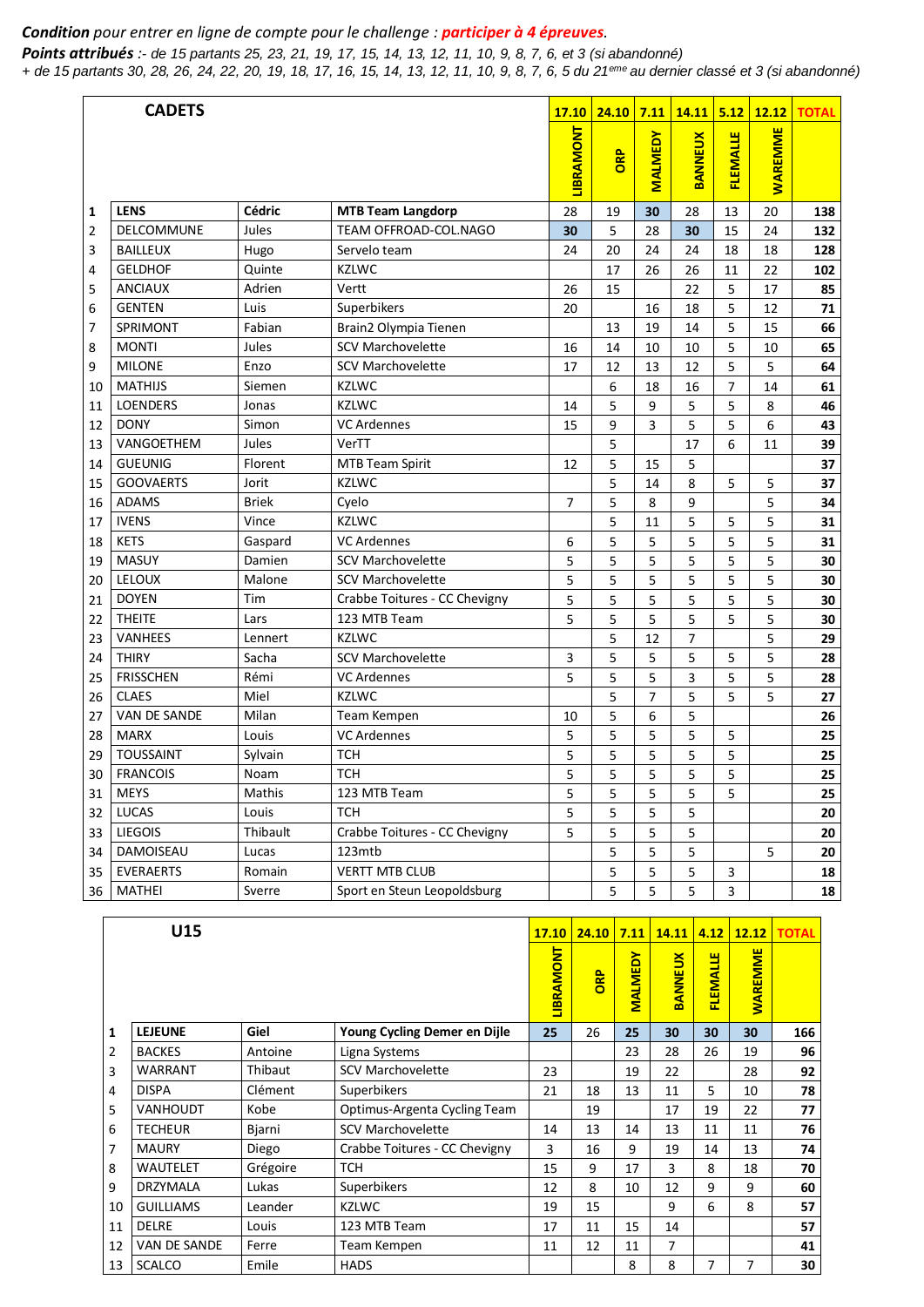|                | U14                  |              |                                      | 17.10            | 24.10     | 7.11           | 14.11          | 4.12            | 12.12          | <b>TOTAL</b> |
|----------------|----------------------|--------------|--------------------------------------|------------------|-----------|----------------|----------------|-----------------|----------------|--------------|
|                |                      |              |                                      | <b>LIBRAMONT</b> | <b>BB</b> | <b>MALMEDY</b> | <b>BANNEUX</b> | <b>FLEMALLE</b> | <b>WAREMME</b> |              |
| 1              | <b>DE BOIS</b>       | Nand         | <b>TWC 't Hoekske Maleizen</b>       |                  | 30        | 25             | 30             | 28              | 30             | 143          |
| $\overline{2}$ | <b>VAN OIRBEEK</b>   | Jules        | <b>KZLWC</b>                         |                  | 26        | 23             | 28             | 16              | 24             | 117          |
| 3              | <b>DEROYE</b>        | Yorbe        | <b>KZLWC</b>                         |                  | 22        | 21             | 24             | 19              | 26             | 112          |
| 4              | <b>VANDEN BERGHE</b> | Gabriel      | Cyelo                                | 21               | 16        | 19             | 22             | 15              | 18             | 111          |
| 5              | <b>GENTEN</b>        | <b>Marie</b> | <b>Ligna Systems MTB Team</b>        | 12               | 14        | 15             | 19             | 9               | 17             | 86           |
| 6              | <b>VAN GESTEL</b>    | Mauro        | <b>TWC</b> 't Hoekske Maleizen       | 23               | 28        |                | 26             | 3               |                | 80           |
| 7              | <b>ROBIETTE</b>      | Antoine      | Ecole VTT de la Haute Ardenne        |                  | 12        | 13             | 16             | 5               | 14             | 60           |
| 8              | <b>LAMOCK</b>        | Lynn         | <b>Crabbe Toitures - CC Chevigny</b> | 10               | 8         | 8              | 11             | 6               | 11             | 54           |
| 9              | <b>FIERENS</b>       | Nand         | Cyelo                                | 17               | 11        | 11             | 15             |                 |                | 54           |
| 10             | <b>BECKERS</b>       | Hugo         | <b>VC</b> Ardennes                   | 13               | 3         |                | 14             | 7               | 13             | 50           |
| 11             | <b>SPRONCK</b>       | <b>Manon</b> | <b>VC Ardennes</b>                   | 11               |           | 10             | 10             | 5               | 12             | 48           |
| 12             | <b>BAUDOIN</b>       | Dimitri      | <b>SCV Marchovelette</b>             |                  |           | 9              | 12             | 3               | 10             | 34           |

|                | U13               |           |                                      | <b>17.10</b>     | 24.10 | 7.11           | <b>14.11</b>   | 4.12            | 12.12          | <b>TOTAL</b> |
|----------------|-------------------|-----------|--------------------------------------|------------------|-------|----------------|----------------|-----------------|----------------|--------------|
|                |                   |           |                                      | <b>LIBRAMONT</b> | ORP   | <b>MALMEDY</b> | <b>BANNEUX</b> | <b>FLEMALLE</b> | <b>WAREMME</b> |              |
| $\mathbf{1}$   | <b>DENAYER</b>    | Louis     | <b>Raid Bocq</b>                     | 23               | 28    | 25             | 25             | 20              | 26             | 147          |
| $\overline{2}$ | <b>BAILLEUX</b>   | Maho      | Superbikers                          | 21               | 22    | 21             | 23             | 15              | 28             | 130          |
| 3              | <b>CORVILAIN</b>  | Tim       | <b>VC Ardennes</b>                   | 25               | 24    | 23             | 15             | 12              | 19             | 118          |
| 4              | <b>GENTEN</b>     | Gert      | Ligna Systems MTB Team               | 17               | 15    |                | 21             | 14              | 16             | 83           |
| 5              | CALMANT           | Noah      | Malmedy MTB Team                     |                  | 12    | 17             | 17             | 5               | 14             | 65           |
| 6              | <b>FOSSE</b>      | Cas       | <b>KZLWC</b>                         | 15               | 10    |                |                | 5               | 9              | 39           |
|                |                   |           |                                      |                  |       |                |                |                 |                |              |
|                | <b>FILLES</b>     |           |                                      |                  |       |                |                |                 |                |              |
| $\mathbf{1}$   | <b>DISPA</b>      | Lucie     | <b>Superbikers</b>                   | 19               | 19    | 19             | 14             | 11              | 20             | 102          |
| $\overline{2}$ | <b>HUYBRECHTS</b> | Lotta     | <b>Maes CT Glabbeek</b>              |                  | 17    |                | 19             | 13              | 18             | 67           |
| 3              | <b>LAMOCK</b>     | Charlotte | <b>Crabbe Toitures - CC Chevigny</b> | 11               | 8     | 9              | 13             | 14              | 12             | 67           |

|                | U12                    |                |                                      | <b>17.10</b>     | 24.10 | 7.11           | 14.11          | 4.12            | 12.12          | <b>TOTAL</b> |
|----------------|------------------------|----------------|--------------------------------------|------------------|-------|----------------|----------------|-----------------|----------------|--------------|
|                |                        |                |                                      | <b>LIBRAMONT</b> | ORP   | <b>MALMEDY</b> | <b>BANNEUX</b> | <b>FLEMALLE</b> | <b>WAREMME</b> |              |
| 1              | <b>LAURENTY GROLET</b> | <b>Matt</b>    | <b>TCH</b>                           | 23               | 26    | 19             | 18             | 24              | 24             | 134          |
| $\overline{2}$ | <b>ELSEN</b>           | Yannis (L)     | <b>Cycling Team Atertdaul</b>        | 25               | 30    | 25             | 28             |                 | 26             | 134          |
| 3              | <b>GRIGNARD</b>        | Romain         | <b>BMX Blegny</b>                    | 13               | 15    | 17             | 20             | 16              | 16             | 97           |
| 4              | VAN DE KERKHOF         | Lowie          | Maes CT Glabbeek                     | 19               | 17    |                | 22             | 22              | 19             | 99           |
| 5              | <b>BURY</b>            | Sacha          | Team Cycliste de Hesbaye             |                  | 11    | 14             | 12             | 19              | 14             | 70           |
|                |                        |                |                                      |                  |       |                |                |                 |                |              |
|                | <b>FILLES</b>          |                |                                      |                  |       |                |                |                 |                |              |
| 1              | <b>VAES</b>            | <b>Pauline</b> | <b>JTP Blancs Gilets</b>             | 15               | 13    | 13             | 14             | 17              | 13             | 85           |
| $\overline{2}$ | <b>JEAN</b>            | <b>Axelle</b>  | <b>Crabbe Toitures - CC Chevigny</b> | 14               | 9     | 12             | 17             | 15              | 12             | 79           |
| 3              | <b>BOULTON</b>         | Julia          | ***                                  | 12               | 7     | 10             | 10             | 12              | 9              | 60           |

|                | U11               |              |                      | 17.10            | 24.10      |                | 7.11   14.11   | 4.12            |                | $12.12$ TOTAL |
|----------------|-------------------|--------------|----------------------|------------------|------------|----------------|----------------|-----------------|----------------|---------------|
|                |                   |              |                      | <b>LIBRAMONT</b> | <b>ORP</b> | <b>MALMEDY</b> | <b>BANNEUX</b> | <b>FLEMALLE</b> | <b>WAREMME</b> |               |
| $\overline{1}$ | <b>DEVROYE</b>    | Imko         | <b>TWC Hoekske</b>   |                  | 28         | 25             | 23             | 21              | 21             | 118           |
| $\overline{2}$ | <b>DELVENNE</b>   | Arthur       | <b>TCH</b>           | 23               | 15         | 23             | 17             | 14              | 15             | 107           |
| $\overline{3}$ | <b>DELVENNE</b>   | Mathias      | T C H                | 17               | 14         | 21             | 12             | 13              | 14             | 91            |
| $\overline{4}$ | <b>PEETERS</b>    | Mats         | <b>Acrog Tormans</b> |                  | 24         |                | 21             | 19              | 23             | 87            |
| 5              | <b>VAN GESTEL</b> | Rune         | <b>TWC Hoekske</b>   | 25               | 17         |                | 15             | 10              | 17             | 84            |
| 6              | <b>JOB</b>        | <b>Erine</b> | <b>CC Chevigny</b>   | 15               | 12         | 19             | 9              | 12              | 13             | 80            |